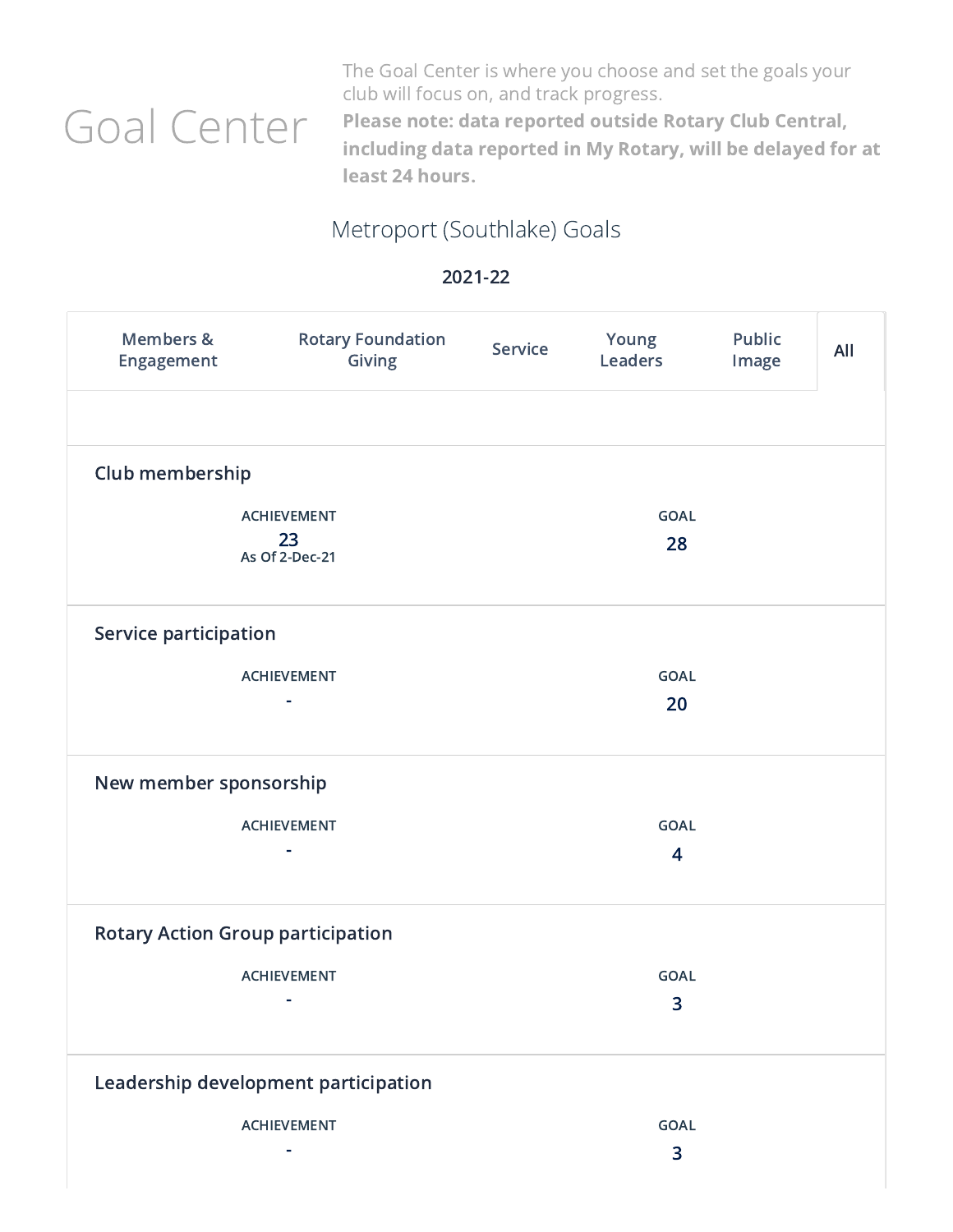| District conference attendance         |                  |
|----------------------------------------|------------------|
| <b>ACHIEVEMENT</b>                     | <b>GOAL</b>      |
|                                        |                  |
|                                        | 1                |
| <b>Rotary Fellowship participation</b> |                  |
| <b>ACHIEVEMENT</b>                     | <b>GOAL</b>      |
|                                        | $\overline{2}$   |
|                                        |                  |
| <b>District training participation</b> |                  |
| <b>ACHIEVEMENT</b>                     | <b>GOAL</b>      |
|                                        | $\overline{2}$   |
|                                        |                  |
| <b>Annual Fund contributions</b>       |                  |
| <b>ACHIEVEMENT (USD)</b>               | GOAL (USD)       |
| 2,210                                  | 5,000            |
| 2,210<br>As Of 2-Dec-21                | 5,000 USD        |
| <b>PolioPlus Fund contributions</b>    |                  |
| ACHIEVEMENT                            | GOAL (USD)       |
| 500                                    | 300              |
| 500<br>As Of 2-Dec-21                  | 300 USD          |
|                                        |                  |
| <b>Major gifts</b>                     |                  |
| <b>ACHIEVEMENT</b>                     | GOAL             |
| $\bf{0}$                               | 1                |
| As Of 2-Dec-21                         |                  |
| <b>Bequest Society members</b>         |                  |
|                                        |                  |
|                                        |                  |
| <b>ACHIEVEMENT</b><br>$\bf{0}$         | <b>GOAL</b><br>1 |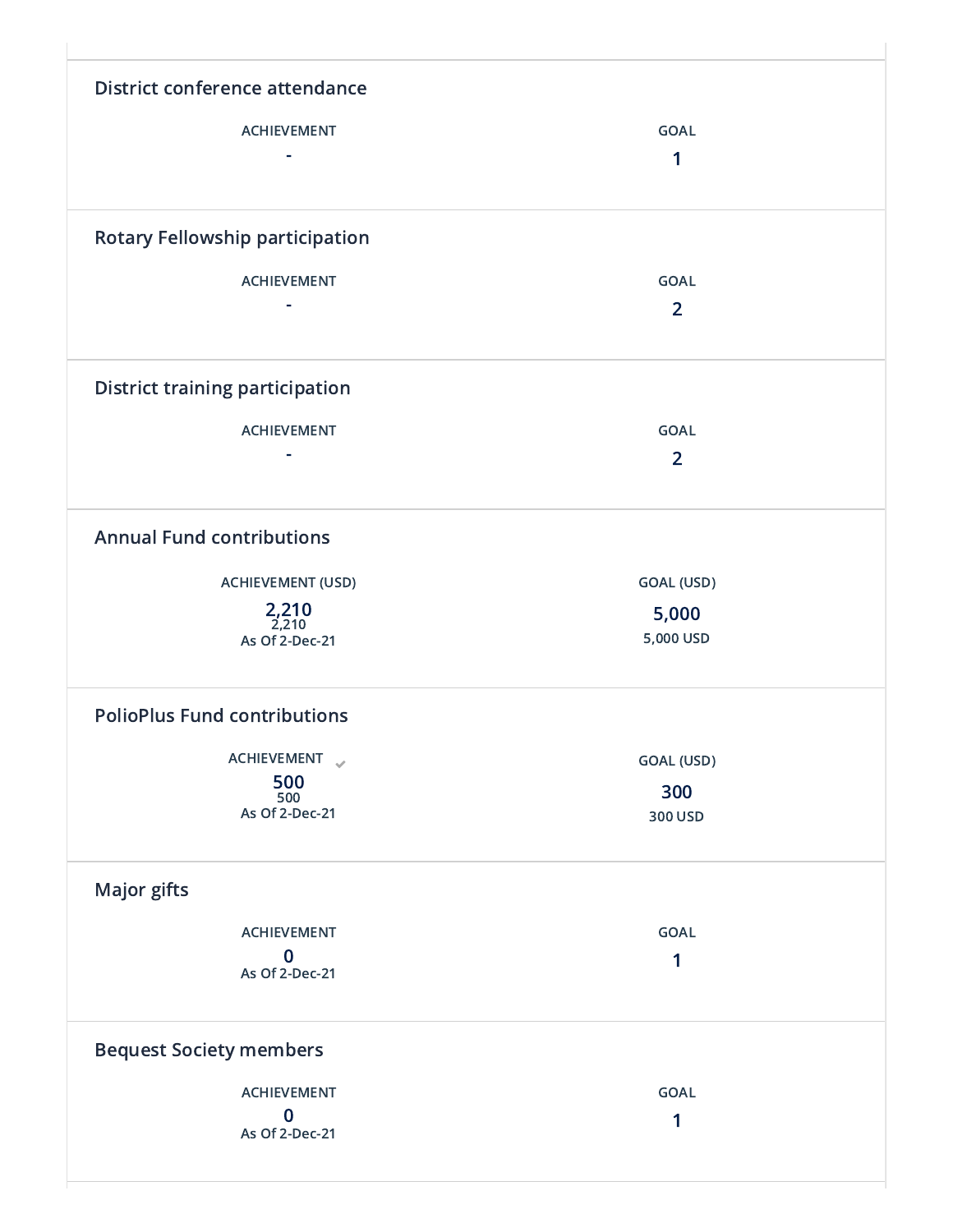| <b>Benefactors</b>                      |             |
|-----------------------------------------|-------------|
| <b>ACHIEVEMENT</b>                      | GOAL        |
| $\bf{0}$<br>As Of 2-Dec-21              | 1           |
|                                         |             |
| Service projects                        |             |
| <b>ACHIEVEMENT</b>                      | <b>GOAL</b> |
| As Of 2-Dec-21                          | 5           |
| <b>Rotaract clubs</b>                   |             |
| <b>ACHIEVEMENT</b>                      | <b>GOAL</b> |
| $\mathbf{0}$                            | 1           |
| As Of 2-Dec-21                          |             |
| <b>Interact clubs</b>                   |             |
| ACHIEVEMENT                             | <b>GOAL</b> |
| 1<br>As Of 2-Dec-21                     | 1           |
|                                         |             |
| <b>Inbound Youth Exchange students</b>  |             |
| ACHIEVEMENT                             | GOAL        |
|                                         | 1           |
| <b>Outbound Youth Exchange students</b> |             |
| <b>ACHIEVEMENT</b>                      | GOAL        |
|                                         | 1           |
| <b>RYLA participation</b>               |             |
| <b>ACHIEVEMENT</b>                      | GOAL        |
|                                         | 1           |
| Strategic plan                          |             |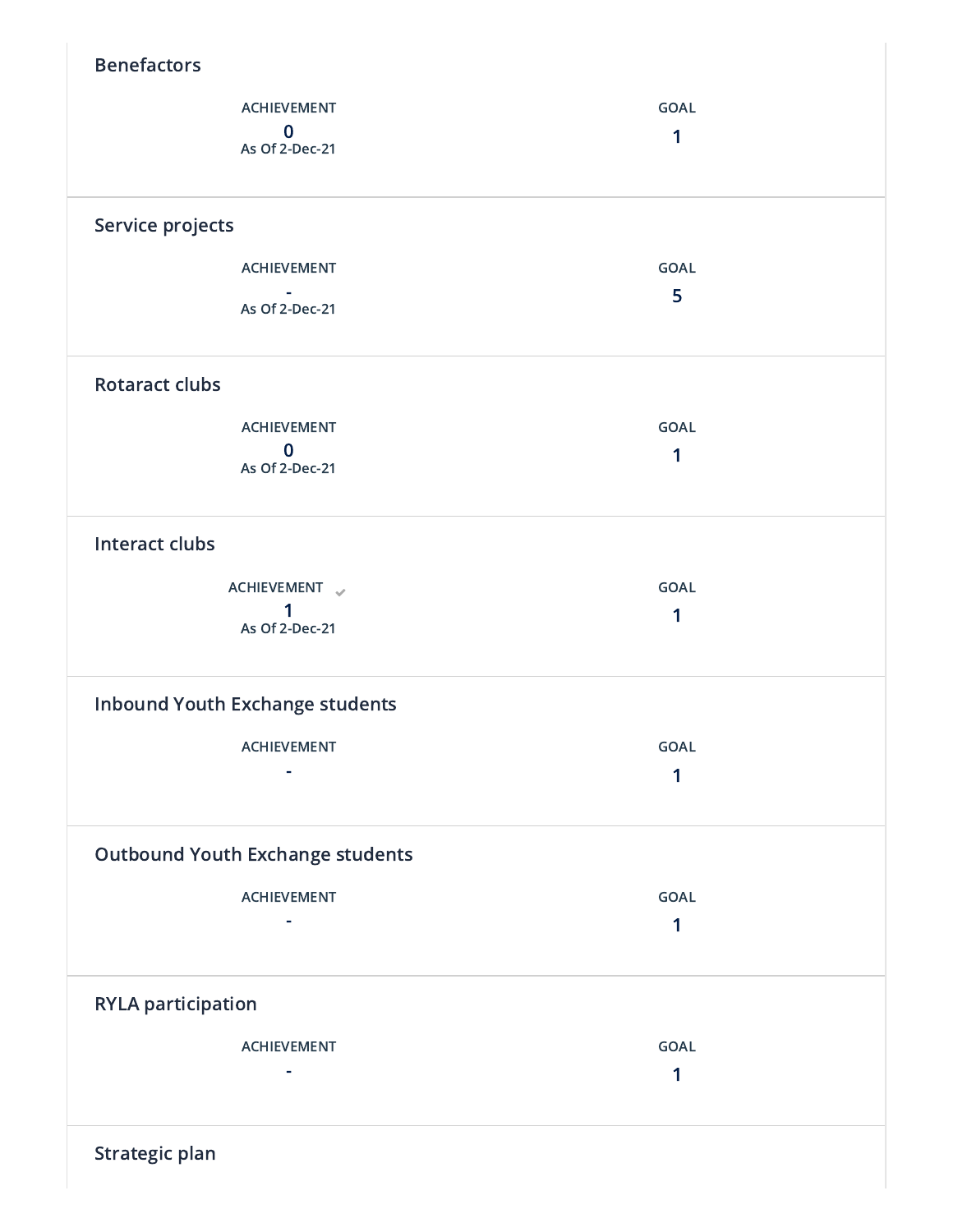| <b>ACHIEVEMENT</b><br><b>NO</b>              |                |  |  |  |  |  |
|----------------------------------------------|----------------|--|--|--|--|--|
| Online presence                              |                |  |  |  |  |  |
| <b>ACHIEVEMENT</b>                           |                |  |  |  |  |  |
| <b>NO</b>                                    |                |  |  |  |  |  |
|                                              |                |  |  |  |  |  |
| <b>Social activities</b>                     |                |  |  |  |  |  |
| <b>ACHIEVEMENT</b>                           | <b>GOAL</b>    |  |  |  |  |  |
| $\sim$                                       | $\overline{4}$ |  |  |  |  |  |
|                                              |                |  |  |  |  |  |
| Update website and social media              |                |  |  |  |  |  |
| <b>ACHIEVEMENT</b>                           | <b>GOAL</b>    |  |  |  |  |  |
|                                              | 12             |  |  |  |  |  |
|                                              |                |  |  |  |  |  |
| Media stories about club projects            |                |  |  |  |  |  |
| <b>ACHIEVEMENT</b>                           | <b>GOAL</b>    |  |  |  |  |  |
|                                              | 1              |  |  |  |  |  |
|                                              |                |  |  |  |  |  |
| Use of official Rotary promotional materials |                |  |  |  |  |  |
| <b>ACHIEVEMENT</b>                           |                |  |  |  |  |  |
| <b>NO</b>                                    |                |  |  |  |  |  |
|                                              |                |  |  |  |  |  |